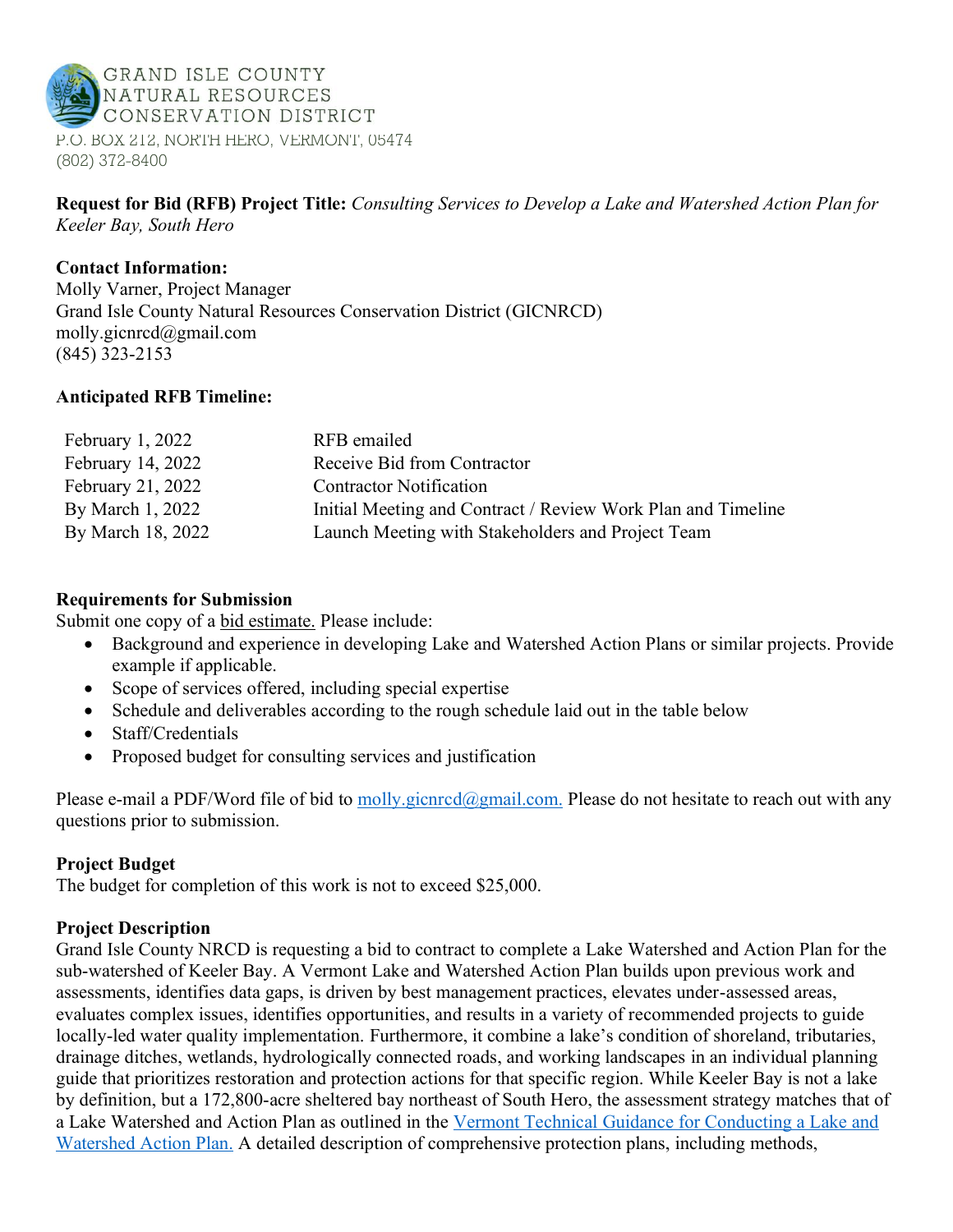assessment, process, and reporting can be found within the guidance document as well. The grantee is expected to follow the methods and processes detailed in this Technical Guidance document.

The surrounding lake area is integral to South Hero's quality of life, providing drinking water, recreation, fish and wildlife, and scenery for residents and the growing tourism business to use and enjoy. Based on Vermont ANR lay monitoring 2019 data, the mean phosphorus concentrations in Keeler Bay (22 ug/L) were well above the goal for the lake segment (14 ug/L).

A Lake and Watershed Action Plan is needed to identify the greatest threats to water quality, wildlife habitat, and overall lake ecosystem health. Plans will include a priority list of the greatest threats to the lake and concept designs for solving these issues which will be shared with the community and local partners.

Following the VTDEC technical guidelines for Vermont Lake and Watershed Action Plans, the plan will investigate sources of phosphorus pollution and stormwater runoff through the study of streams and tributaries, drainage ditches, lakeshore, wetlands, agricultural land, and private roads. The plan will identify prioritized opportunities, develop concept designs, and offer remediation recommendations. Collected data will include erosion spots, inputs of stormwater, lack of vegetated buffers, head cuts, and/or opportunities for enhanced floodplain access, including use of two-tiered ditches.

The Final Report should include a list of prioritized problems and solutions and provide a table of projects. This prioritized list of projects and strategies is intended to address the sources of pollution and habitat degradation identified in the assessment, with some of these projects benefitting from preliminary ecological and conceptual design work as part of the LWAP development process.

[Examples of completed LWAP.](https://dec.vermont.gov/watershed/lakes-ponds/lakeshores-lake-wise/resources)

## **Deliverables & Outcomes**

In general terms, the consultant is expected to assist with the following: QAPP development, data collection and interpretation, analysis of the sub-watershed, project identification and prioritization, and solution/mitigation development. The consultant is a key member of the project team and will participate in all major project team activities.

| Task | <b>Task Title</b>             | <b>Deliverables</b>                                                                                                                                                                                                                                                                                                                                                                                                                                                                                                                                                              | Anticipated<br>Completion<br>Date |
|------|-------------------------------|----------------------------------------------------------------------------------------------------------------------------------------------------------------------------------------------------------------------------------------------------------------------------------------------------------------------------------------------------------------------------------------------------------------------------------------------------------------------------------------------------------------------------------------------------------------------------------|-----------------------------------|
|      | Stakeholder<br>Launch Meeting | • Signed sub-contract, and statement of reasoning for contractor selection<br>(if applicable)<br>• Completed work plan and timeline<br>• Launch meeting with project team and stakeholders to receive input on<br>project scope and identification on priority areas for assessment<br>• Meeting minutes                                                                                                                                                                                                                                                                         | March 2022                        |
| 2    | <b>OAPP</b><br>Development    | • Assist in the creation of the of Quality Assurance Project Plan by<br>providing proposed methodologies, method validation, data assessment,<br>data validation process, etc.<br>GICNRCD will write the rough draft and the consultant will provide<br>technical support and finalize the QAPP to meet LCBP/NEIWPCC/EPA<br>standards. DEC will provide a template for common LWAP elements;<br>unique elements will be addressed as needed. The approved QAPP will<br>guide how data is collected and assessed by the project team during the<br>desktop and field assessments. | May 2022                          |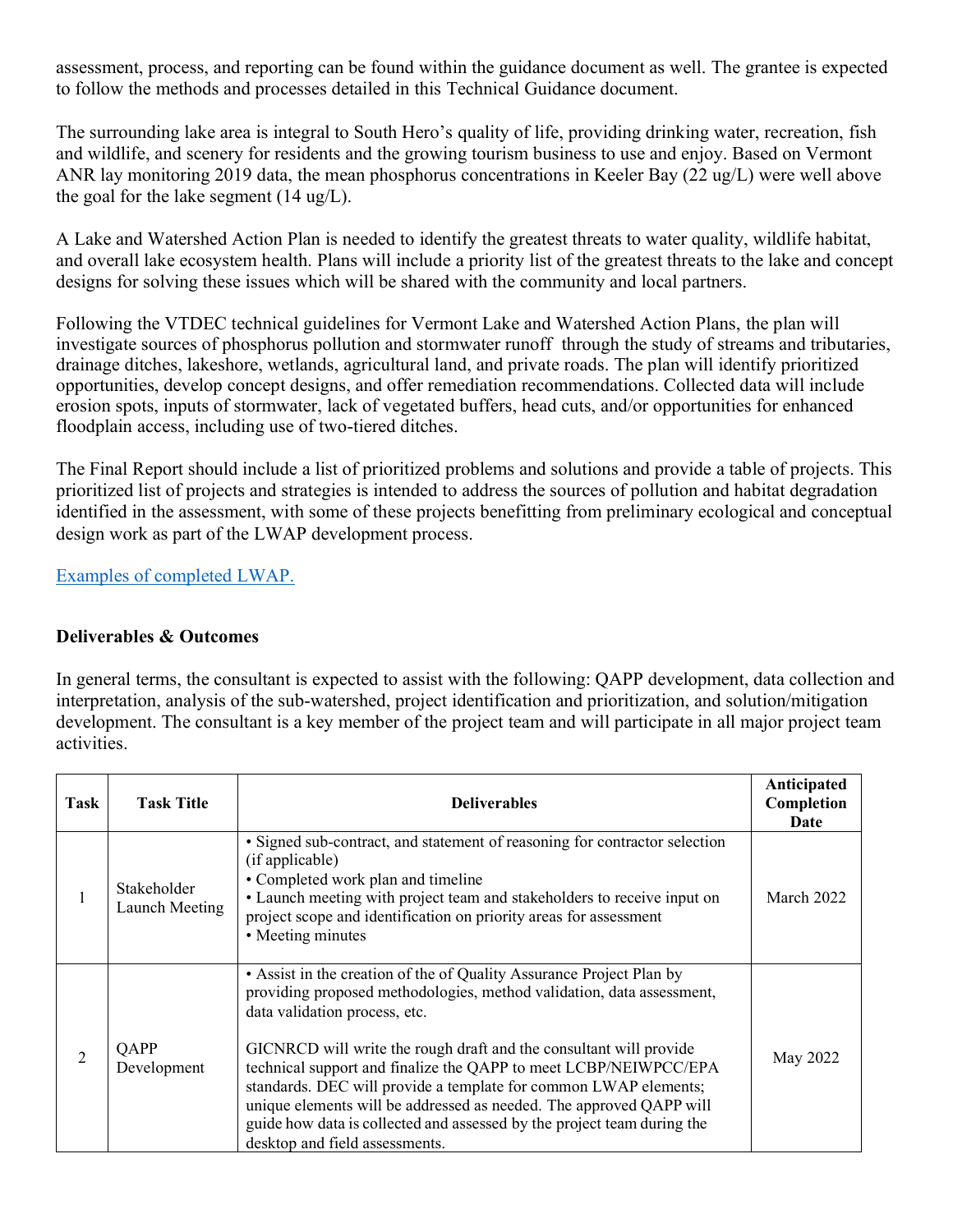| 3 | Desktop Review<br>& Watershed<br>Data Library | Create a digital library / reference section listing information sources such<br>as:<br>• Shoreland parcels<br>• Lidar topography,<br>• Land use mapping<br>• Water quality data<br>• Relevant GIS layers<br>• Town infrastructure<br>· GIS with map of potential field assessment site locations, boundaries for<br>evaluation<br>• ANR Atlas Locator Map of Watershed                                                                                                                                                                                                                                                                                                                                                                                                                                                                                                                             | <b>July 2022</b> |
|---|-----------------------------------------------|-----------------------------------------------------------------------------------------------------------------------------------------------------------------------------------------------------------------------------------------------------------------------------------------------------------------------------------------------------------------------------------------------------------------------------------------------------------------------------------------------------------------------------------------------------------------------------------------------------------------------------------------------------------------------------------------------------------------------------------------------------------------------------------------------------------------------------------------------------------------------------------------------------|------------------|
| 4 | <b>Field Work</b>                             | Complete field surveys to identify and scope problem areas and project<br>opportunities, including stream walks (geomorphic style assessments) and<br>private road inventories, lakeshore assessments (shoreline paddle),<br>wetlands assessments, and guided tours of private agricultural land<br>(pending landowner permission).<br>Based upon a desktop review, the field assessment will include<br>approximately six to eight miles of streams and six miles of shoreline.<br>Please see the map at the conclusion of this document for an outline of<br>streams and shoreline initially identified during the development of this<br>project.<br>Deliverables:<br>• Map of problem areas and project opportunities by type (i.e., shoreline<br>stabilization, culvert upgrades, etc.) for approximately 30 sites<br>• One-page project opportunity summary sheets for approximately 20 sites | October 2022     |
| 5 | Project<br>Prioritization                     | • Develop and list of criteria used for prioritization<br>• Completed project prioritization map and table with summary of water<br>quality and hazard mitigation benefits, preliminary feasibility assessment,<br>relative costs, and stakeholder input on projects that will increase value to<br>community.<br>• Meetings with landowners to discuss conceptual design<br>In general, the project prioritization process should, using field data points<br>collected with GPS during the assessments, identify key characteristics for<br>each site driving increased storm-water runoff and pollutant loading. These<br>GIS observations, along with field-based observations of site<br>characteristics, can be summarized in a project prioritization table.                                                                                                                                 | December<br>2022 |
| 6 | Conceptual<br>Design                          | • 6 to 9 30% conceptual designs for prioritized high-ranking, larger scale<br>projects.<br>In addition to its rank in the prioritization matrix, engineering complexity<br>should be considered when choosing projects for concept design. Projects<br>that require a higher level of design for moving to implementation would be<br>advantageous.<br>Concept designs should include:<br>• A site plan with contours, existing stormwater infrastructure, and<br>proposed design elements<br>• Where relevant, hydrologic and hydraulic modeling data of the<br>contributing drainage area and proposed BMP sizing and design<br>specifications<br>• Typical details for proposed practices<br>• A preliminary cost opinion                                                                                                                                                                        | March 2023       |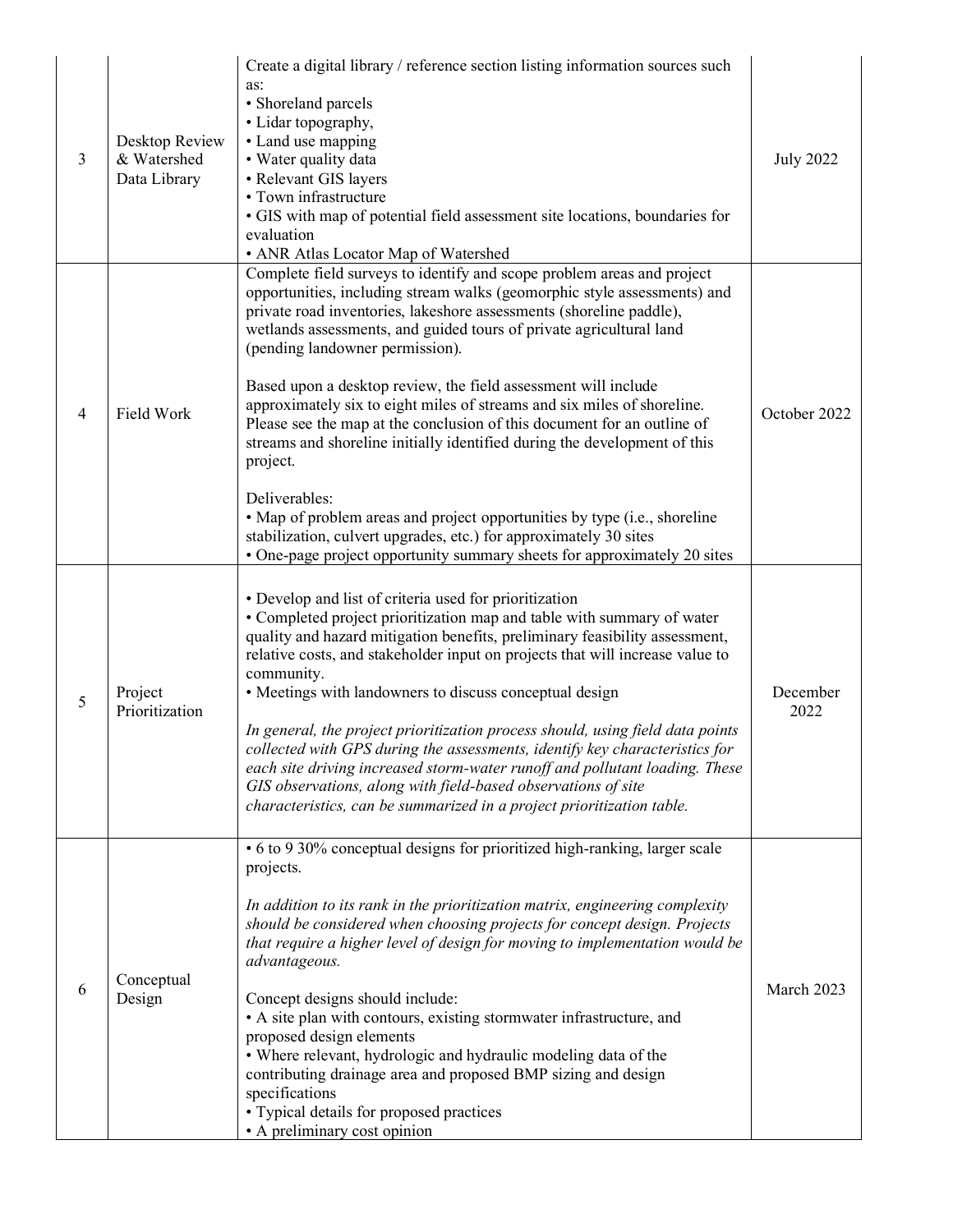|   |                                                                                                                  | • Landowner commitment for future implementation                                                                                                                                                                                                                                                                                                                                                                                                                      |          |
|---|------------------------------------------------------------------------------------------------------------------|-----------------------------------------------------------------------------------------------------------------------------------------------------------------------------------------------------------------------------------------------------------------------------------------------------------------------------------------------------------------------------------------------------------------------------------------------------------------------|----------|
|   |                                                                                                                  | If fewer than six projects are able to be moved into the conceptual design<br>phase, remaining funds will be allocated to move projects past 30 percent<br>design and further into the design process. The aim is to find a mix of<br>project types; for example, but not limited to, wetland restoration with<br>easement or purchase, drainage network improvements, two-tier ditch or<br>small stream inset floodplains, riparian buffers, and lakeshore projects. |          |
| 7 | Final Lake and<br>Watershed<br><b>Action Plan</b><br>Report and<br>Presentation to<br>Public and<br>Stakeholders | • Draft of LWAP Final Report with Project tam for review and round of<br>edits<br>• Lake Watershed Action Plan Final Report, including synthesis from prior<br>completed project deliverables, Batch Import File, and locator maps of<br>projects identified.<br>• The project team will hold a final stakeholder meeting to share the<br>completed LWAP with local groups.                                                                                           | May 2023 |

# **Project Partners**

The Lake Watershed Action Plan will be created in collaboration with the Grand Isle County NRCD, Vermont Department of Environmental Conservation, South Hero Land Trust, and the other key stakeholders. Stakeholders will be included in project launch and project prioritization and will be consulted at multiple points throughout the process. Grand Isle County NRCD will administer this project.

## **Contractor Selection**

The Contractor selection will be made by the Grand Isle County NRCD. They will review and evaluate all bids. The Contractor will be selected based on the below criteria:

- 1. Least costly;
- 2. The substantial performance of the bidder in meeting the specifications and other terms and conditions of the solicitation;
- 3. The ability, capacity, and skill of the bidder to provide the services required, and to do so within the time specified;
- 4. The character, integrity, reputation, quality, experience, financial resources, and performance of the bidder under previous contracts with the District (if applicable) and elsewhere.

## **Contractor Provisions**

All contractors must comply with any and all applicable laws, statutes, ordinances, rules, regulations, and/or requirements of federals, state, and local governments and agencies thereof which relate to, or in any manner affect the performance of this agreement. Those requirements imposed upon GICNRCD, as recipients of these funds are thereby passed along to the contractor. All contractors must comply with all pertinent federal, state, and local laws and must carry adequate insurance coverage.

*Grand Isle County Natural Resources Conservation District is an Equal Opportunity Employer.*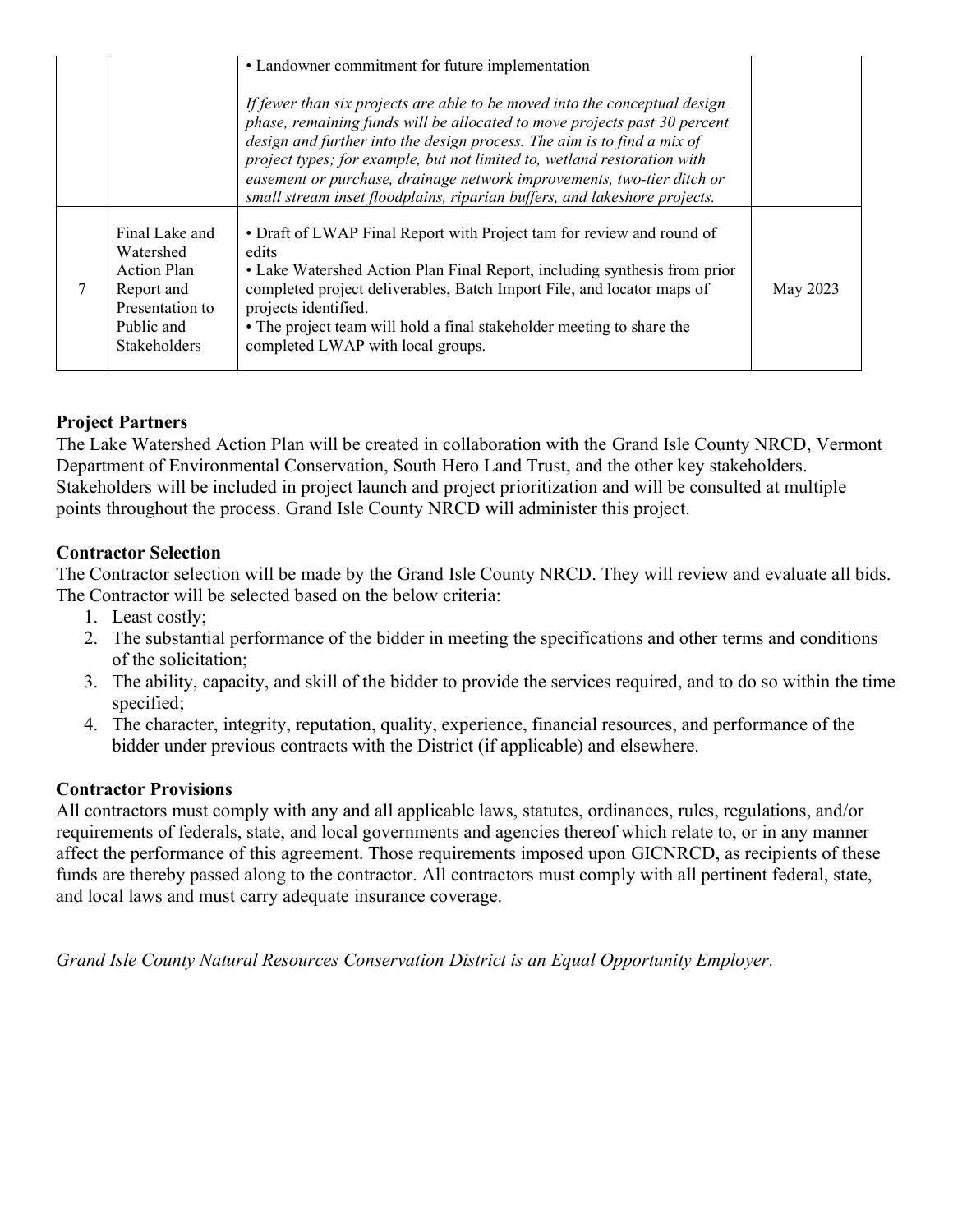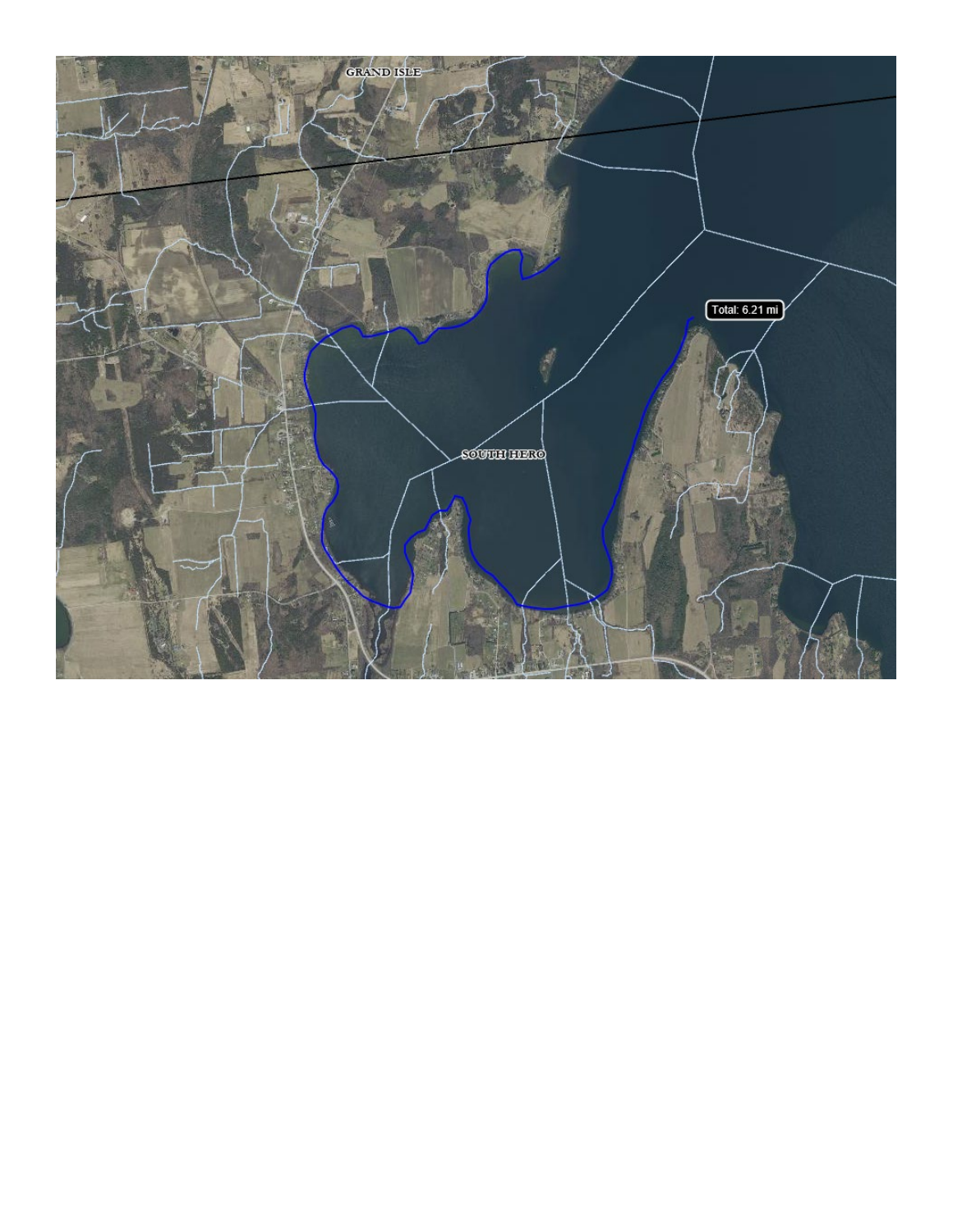minor streams, appear mostly in vegetated landuse or forseted area

GRAND ISLE<br>SOUTH HERO

forested - lower priority 1st round

looks to be a buried stream, low priority for this 1st round

forested - lower priority 1st round Appears mananaged/straightend channel into forested area

buffer enhancement opportunty

forested - low priority 1st round

forested lower priority 1st round